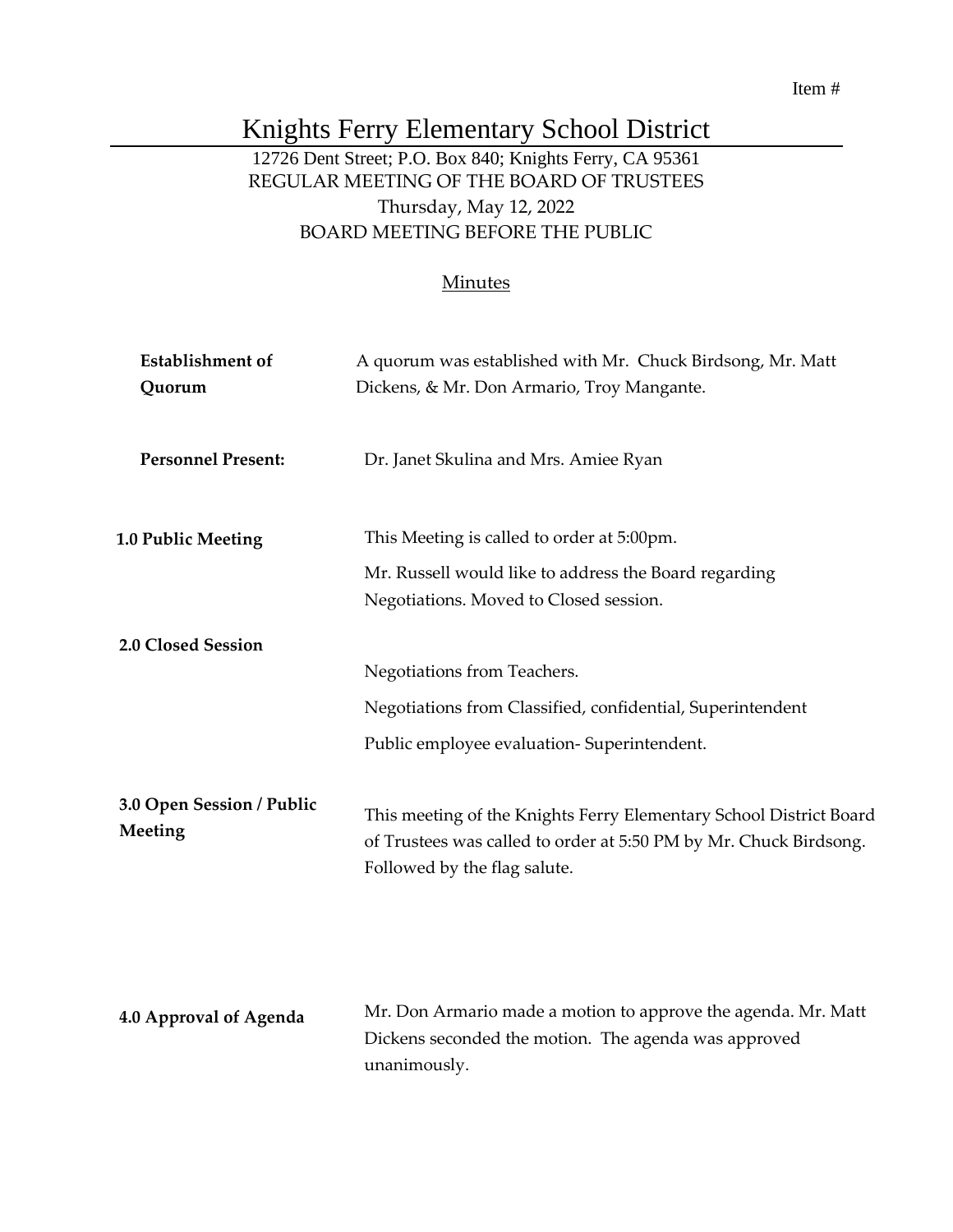#### **5.0 Hearing Section**

#### Public Present:

Lindsey Moore, Brenda Canterbury, Ben Canterbury, Mark Pledger, Katie Pledger.

Mark Pledger would like to address the Board.

Brenda Canterbury would like to address the board.

| 6.0 Consent Agenda        | Mr. Don Armario has a few questions regarding the board policies. |
|---------------------------|-------------------------------------------------------------------|
| 6.1 Approval of Minutes   | Mr. Matt Dickens has a few questions about the Landscape          |
| 6.2 Bills & Warrants      | Company. Mr. Matt Dickens alsohas a few questions regarding       |
| 6.3 Interdistricts        | Board policies AR5148.2. Mr. Chuck Birdsong made a motion to      |
| <b>6.4 Board Policies</b> | approve the Consent agenda. Mr. Matt Dickens seconded the         |
|                           | motion. The agenda was approved unanimously.                      |

# **7.0 Discussion Items 7.1 Classified Job Descriptions Updates**

Dr. J gave a brief update on the job descriptions regarding the classified staff. We will be looking at these to update them to make it more suitable for what they actually do on school campus.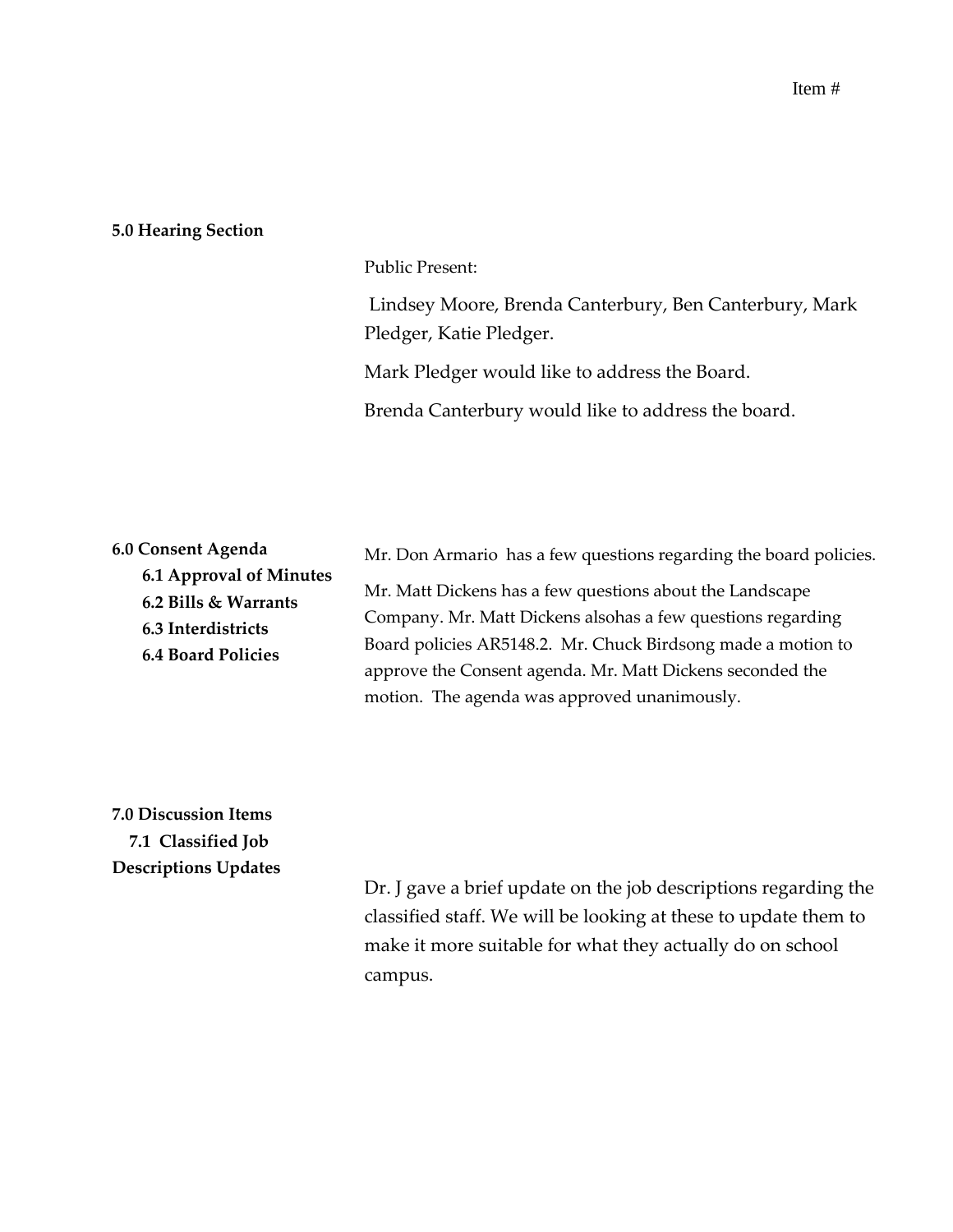### **8.0 Action Items**

| 8.1 Robotics Program | The robotics program is something that we started in 2016<br>and we would like to continue to grow the robotics program<br>in the upcoming years.                                                                                  |
|----------------------|------------------------------------------------------------------------------------------------------------------------------------------------------------------------------------------------------------------------------------|
|                      | Mr. Matt Dickens made a motion to approve the robotics<br>program. Mr. Don Armario Seconded the motion. Motion<br>Approved.                                                                                                        |
|                      | Ayes- CB, MD, DA, TM                                                                                                                                                                                                               |
|                      | $No-0$                                                                                                                                                                                                                             |
|                      | Absent $-0$                                                                                                                                                                                                                        |
|                      |                                                                                                                                                                                                                                    |
| 8.2 Audit Extension  | The auditor and SCOE have requested another extension for<br>the audit of the 2020-2021 school year. Mr. Don Armario<br>made a motion to approve the audit extension and Mr. Matt<br>Dickens seconded the motion. Motion Approved. |
|                      | Ayes- CB, MD, DA, TM                                                                                                                                                                                                               |
|                      | $No-0$                                                                                                                                                                                                                             |
|                      | Absent $-0$                                                                                                                                                                                                                        |